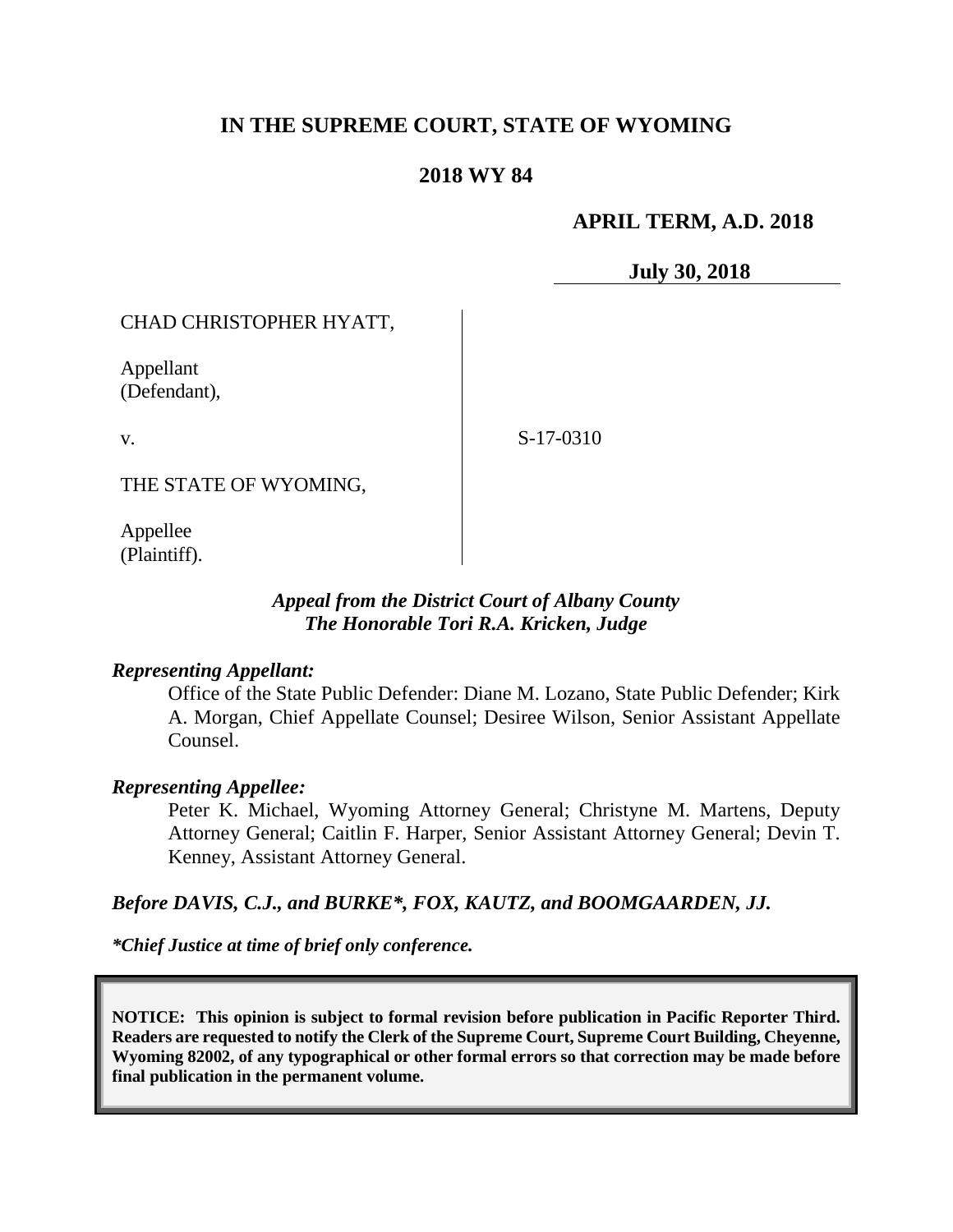### **FOX, Justice.**

[¶1] A jury convicted Appellant, Chad Christopher Hyatt, of driving under the influence of alcohol (fourth or subsequent offense within ten years), in violation of Wyo. Stat. Ann. § 31-5-233(b)(i). Arguing that the evidence at trial was insufficient to support his conviction, he appeals. We affirm.

#### *ISSUE*

[¶2] Was there sufficient evidence at trial to support Mr. Hyatt's conviction for driving under the influence (fourth or subsequent offense within ten years)?

#### *FACTS*

[ $\sqrt{3}$ ] At around [1](#page-1-0)0:00 p.m. on October 16, 2016, Chase Stricklin<sup>1</sup> saw a truck driving up and down a field behind his shop in Rock River, Wyoming. According to Chase, the truck, a "brownish" older model Chevrolet, was about 200 to 300 yards away, was "driving really fast and recklessly," was loud and "out of control," and began flashing its lights when it came to rest at the far end of the field. After observing the truck for about ten minutes, Chase called his dad, Rick Stricklin. Chase also testified that after he called his dad, he heard the truck driving around town and then on Highway 30, heading toward Laramie. Chase could not tell anything about the bed length, could not see inside the truck or tell if there was more than one person in the truck, and he did not see the tag number on the license plates.

[¶4] Rick testified that he was at his home when Chase called him a little after 10:00 p.m. to tell him what was going on behind the shop. He made a REDDI (Report Every Drunk Driver Immediately) report to the police, got dressed, and went outside to see what was happening. He, too, witnessed an early 1980's brown Chevy truck "going up and down the highway, kind of accelerating, decelerating, accelerating, decelerating, making a lot of noise and whatnot." He testified that the truck "headed north up the highway, then south down the highway. Then it turned off into town, . . . going around a couple of blocks, then came back out to the highway . . . and headed . . . south out of Rock River." After seeing the truck himself, Rick made a second REDDI report to the police to give dispatch a better description of what was going on and where the truck was located. Rick also testified that he thought the truck was "two-tone, but [he could not] say 100 percent certain." Rick explained that there is never much traffic late at night in Rock River and that he might have seen one or two other vehicles that night. He also testified that he was unable to get a license plate number and could not see who was driving or how many people were in the truck.

<span id="page-1-0"></span><sup>1</sup> Chase Stricklin and his father, Rick Stricklin, both testified at the trial. To avoid confusion, we will refer to them by their first names.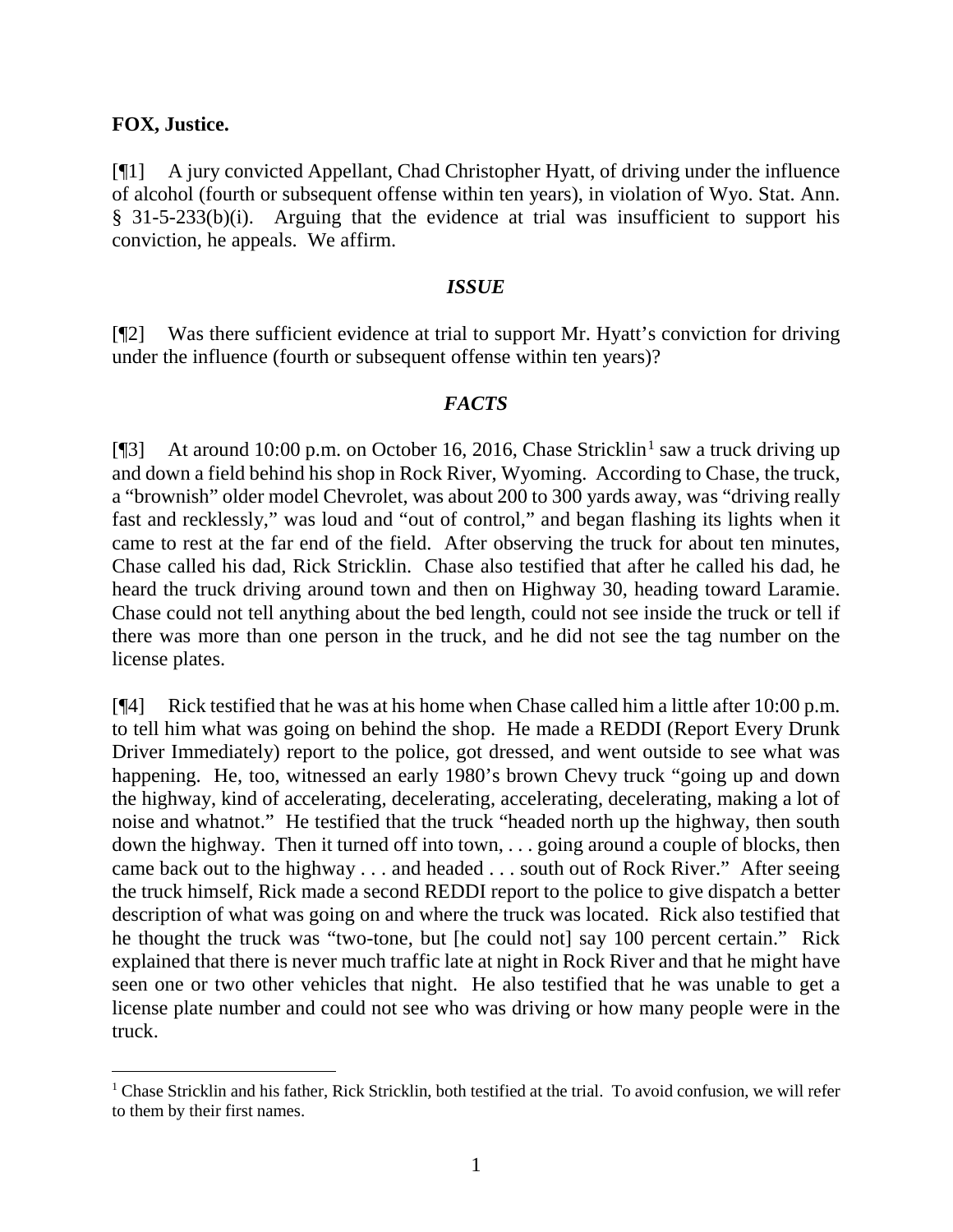[¶5] Wyoming Highway Patrol Trooper Michael Petruso received a REDDI report at 10:19 p.m. on October 20, 2016, indicating that an older two-tone brown Chevy pick-up was driving through fields in Rock River. Trooper Petruso, who was south of Laramie on Highway 287, headed north toward Rock River on Highway 30. At 10:52 p.m., 33 minutes after the REDDI report was received, Trooper Petruso encountered a two-tone brown Chevy pick-up truck parked off the shoulder and facing south on Highway 30, approximately .4 miles south of Rock River. The truck was not running and Trooper Petruso never saw it in motion.

[¶6] Trooper Petruso testified that the truck was registered to Mr. Hyatt. Trooper Petruso approached the driver's side and found Mr. Hyatt sitting in the passenger seat, slouched over but awake. Mr. Hyatt had red, bloodshot eyes and slurred speech. Trooper Petruso observed beer cans on the floor, an open beer can in the center console area, and a strong odor of flavored alcoholic beverage emanating from inside the truck. When Trooper Petruso asked Mr. Hyatt how he was doing, Mr. Hyatt responded with "a couple swear words" and said that he had just run out of gas. Trooper Petruso asked Mr. Hyatt to go back to his patrol car with him and Mr. Hyatt responded, "What are you going to do? Are you going to arrest me for DUI?" and then Mr. Hyatt began to cry.

[¶7] After Trooper Petruso asked him multiple times, Mr. Hyatt got out of the vehicle and sat on the tailgate. Trooper Petruso pointed out beer cans in the bed of the truck. When Trooper Petruso asked Mr. Hyatt how he got there, he replied, "I pulled over," explaining that he had run out of gas. Mr. Hyatt stated that he tried to get fuel before he left town and that after he ran out of gas, he pulled his car off the road and had been sleeping there for "roughly an hour and a half." Mr. Hyatt told Trooper Petruso that he did not drink in his truck, and then said that he had been drinking in his truck since the time he stopped. Mr. Hyatt also told Trooper Petruso that a friend of his had walked to Rock River to get some fuel. He could not name the friend, but kept telling Trooper Petruso to "call him up," and when Trooper Petruso said that he did not have his number, Mr. Hyatt did not provide his friend's phone number. Trooper Petruso never asked Mr. Hyatt what direction his friend went or where he went. Trooper Petruso testified that he glanced in the truck, but did not see the keys to the vehicle. However, he did notice that in the "dash underneath the ignition, there were wires just kind of ripped out and the speedometer was all out of whack," which "made it look like maybe this was another way of starting the vehicle" without the keys.

[¶8] Mr. Hyatt declined to perform field sobriety tests; Trooper Petruso arrested him and took him to the Albany County Detention Center. Once at the detention center, Trooper Petruso sought a search warrant to obtain a blood sample from Mr. Hyatt. After the warrant issued, Mr. Hyatt agreed to provide a breath sample, which was taken at 12:34 a.m. on October 21 and returned a result of 0.116% blood alcohol concentration.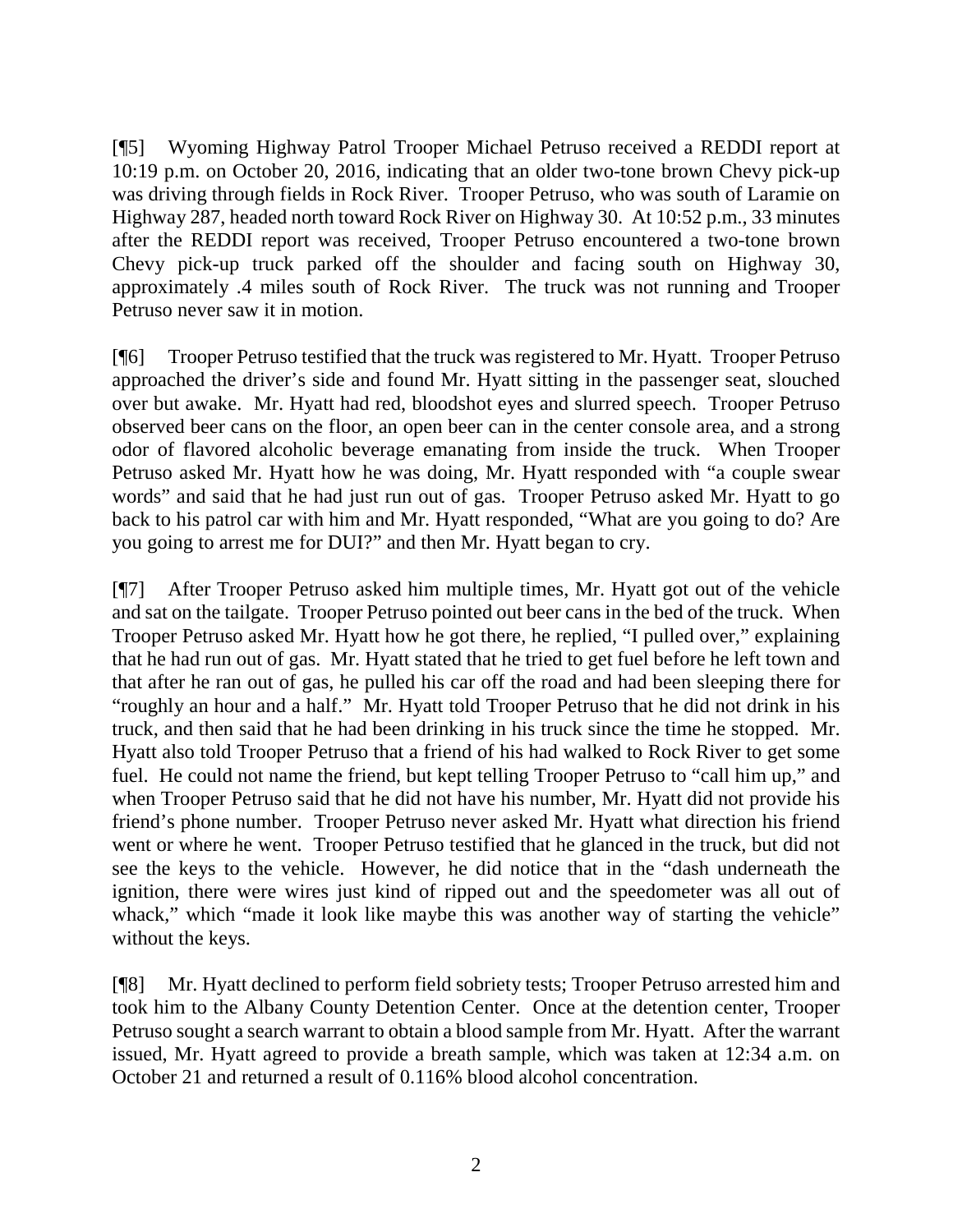[¶9] The State charged Mr. Hyatt with driving while under the influence, his fourth offense within ten years, in violation of Wyo. Stat. Ann. § 31-5-233(b)(i), (e), a felony. After trial, the jury returned a guilty verdict on the charge of driving under the influence. The State then presented evidence of Mr. Hyatt's previous driving under the influence of alcohol convictions, and the jury made a supplemental finding that Mr. Hyatt had three previous convictions for driving under the influence of alcohol within ten years of October 20, 2016. The district court sentenced Mr. Hyatt to six to seven years' incarceration. Mr. Hyatt timely appeals.

#### *STANDARD OF REVIEW*

[¶10] When we review a claim of insufficiency of the evidence, we "examine and accept as true the State's evidence and all reasonable inferences which can be drawn from it." *Villarreal v. State*, 2017 WY 81, ¶ 26, 398 P.3d 512, 520 (Wyo. 2017) (citing *Bean v. State*, 2016 WY 48, ¶ 44, 373 P.3d 372, 386 (Wyo. 2016)). "We do not consider conflicting evidence presented by the defendant." *Bean*, ¶ 44, 373 P.3d at 386 (citations omitted). And, we "do not substitute our judgment for that of the jury." *Id*. Instead, we "determine whether a jury could have reasonably concluded each of the elements of the crime was proven beyond a reasonable doubt." *Id*. "This standard applies whether the supporting evidence is direct or circumstantial." *Id*. (citing *Guerrero v. State*, 2012 WY 77, ¶ 14, 277 P.3d 735, 738-39 (Wyo. 2012)).

> We do not consider "whether or not the evidence was sufficient to establish guilt beyond a reasonable doubt, but [instead] whether or not the evidence could reasonably support such a finding by the factfinder." *Hill v. State*, 2016 WY 27, ¶ 13, 371 P.3d 553, 558 (Wyo. 2016) (citing *Levengood v. State*, 2014 WY 138, ¶ 12, 336 P.3d 1201, 1203 (Wyo. 2014)). "We will not reweigh the evidence nor will we re-examine the credibility of the witnesses." *Hill*, 2016 WY 27, ¶ 12, 371 P.3d at 558 (citation omitted). We review the sufficiency of the evidence "from this perspective because we defer to the jury as the fact-finder and assume they believed only the evidence adverse to the defendant since they found the defendant guilty beyond a reasonable doubt." *Oldman* [*v. State*], 2015 WY 121, ¶ 5, 359 P.3d [964,] 966 [(Wyo. 2015)].

*Id*. at ¶¶ 45, 373 P.3d at 387.

### *DISCUSSION*

[¶11] Wyo. Stat. Ann. § 31-5-233(b)(i) (LexisNexis 2017) provides that "[n]o person shall drive or have actual physical control of any vehicle within this state if the person . . . [h]as an alcohol concentration of eight one-hundredths of one percent (0.08%) or more." Mr.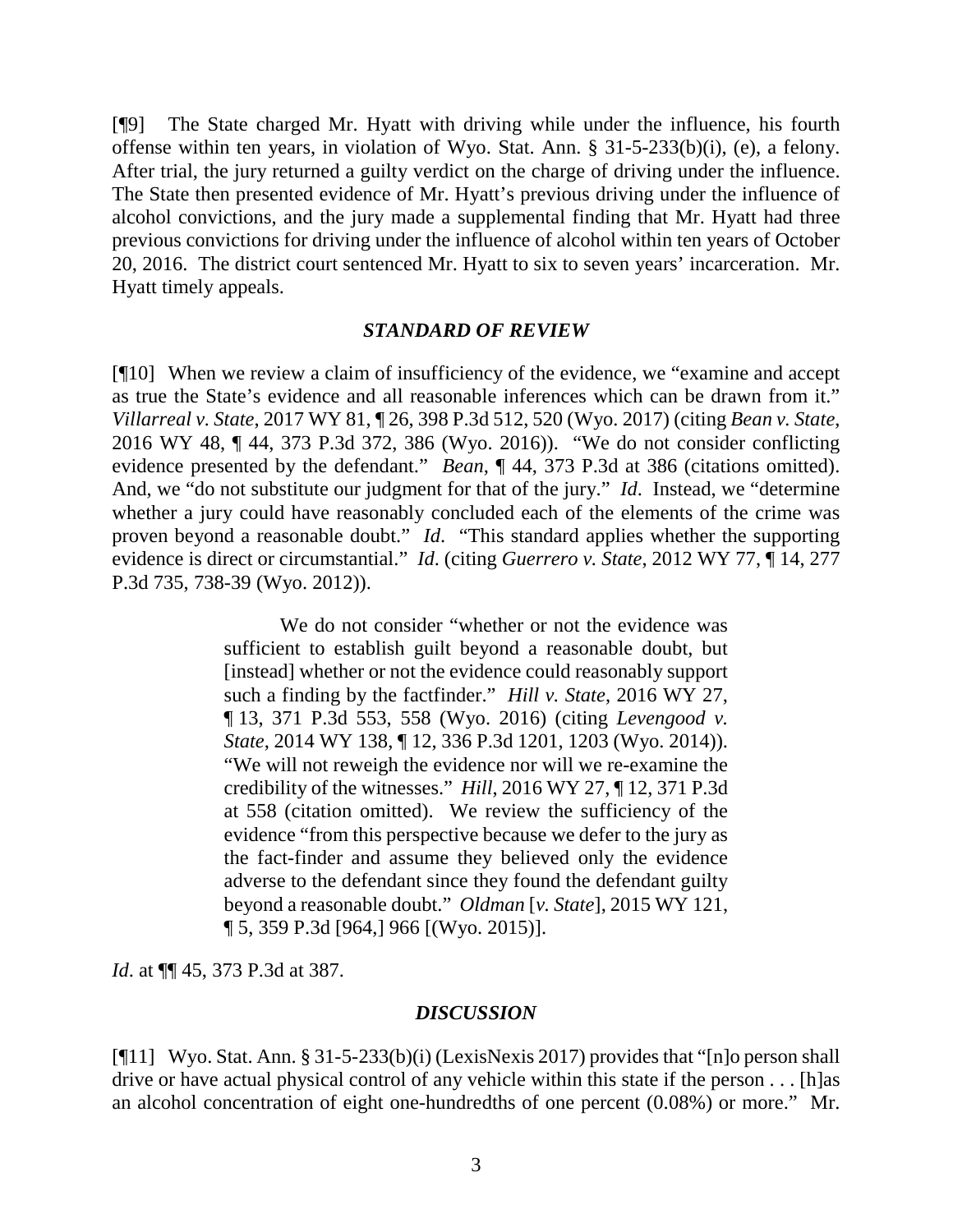Hyatt contends that the evidence was not sufficient to support his conviction under that statute. He asserts there was insufficient evidence to show (1) that his truck was the same truck identified in the REDDI report; (2) that he was driving the truck; and (3) that he was under the influence of alcohol at the time he was driving the truck, if he was driving the truck. We address each argument in turn.

[¶12] Mr. Hyatt first argues that, when viewed in the light most favorable to the State, there was insufficient evidence to show that his truck was the same truck that was identified in the REDDI report. He contends that Chase did not have a clear view of the truck because he only "observed a 'brownish' Chevy truck from a distance of over 200 yards." He asserts that Rick's testimony was no more definite because he testified that he saw "an '80's model brown Chevy truck accelerating and decelerating." He contrasts that evidence with the fact that his truck, while it was an 1980's model Chevrolet, was two-toned, not just brownish. He also emphasizes Rick's testimony that he saw two other vehicles on the road that night and argues that either one of those vehicles could have been the subject of the REDDI reports. Mr. Hyatt concludes that, based upon this evidence, the State did not prove his truck was the truck that was the subject of the REDDI report, and therefore, the State could not establish that he was operating his truck in a manner consistent with intoxication.

[¶13] We do not find this argument persuasive. Both Chase and Rick described a "brownish" 1980's Chevrolet pickup as the subject of the report; Rick testified that he thought it was "two-tone, but [he could not] say 100 percent certain." Mr. Hyatt's truck was a 1980's model Chevrolet two-toned, brown and tan, pickup. Both Chase and Rick testified that they last saw the truck heading south on Highway 30, out of Rock River; Trooper Petruso located the truck south of Rock River on the shoulder of Highway 30; and Mr. Hyatt told Trooper Petruso that he had come from town. When examined in the light most favorable to the State, this evidence was sufficient for a jury to reasonably conclude that Mr. Hyatt's truck was the same truck that was the subject of the REDDI reports.

[¶14] Mr. Hyatt next argues that the State produced insufficient evidence for a reasonable jury to find that he was driving the truck, relying upon *Snell v. State*, 2014 WY 46, 322 P.3d 38 (Wyo. 2014). In *Snell*, a witness observed a pick-up truck lose control and roll over. *Id*. at ¶ 3, 322 P.3d at 40. He saw someone crawl out of the vehicle and run from the scene. *Id*. After running the license plate number, the investigating officers went to the home of the vehicle's owner, who told them that the vehicle had been parked in her garage and that her son could have taken it. *Id*. at ¶¶ 4-5, 322 P.3d at 40. The officers continued to look for the driver and, approximately two hours after the accident, encountered Mr. Snell, the owner's son, who resembled the description provided by the witness, smelled of alcohol, and had torn clothing and fresh cuts on his face and arms, but denied driving the truck. *Id*. at ¶ 5, 322 P.3d at 40. The officers sought a search warrant to obtain a sample of Mr. Snell's blood to determine its alcohol content, and Mr. Snell was ultimately charged with violating Wyo. Stat. Ann. § 31-5-233(b)(i), (e), the same statute at play in this case. *Id.* at  $\P$  7-8, 322 P.3d at 40. Before trial, Mr. Snell filed a motion to suppress the results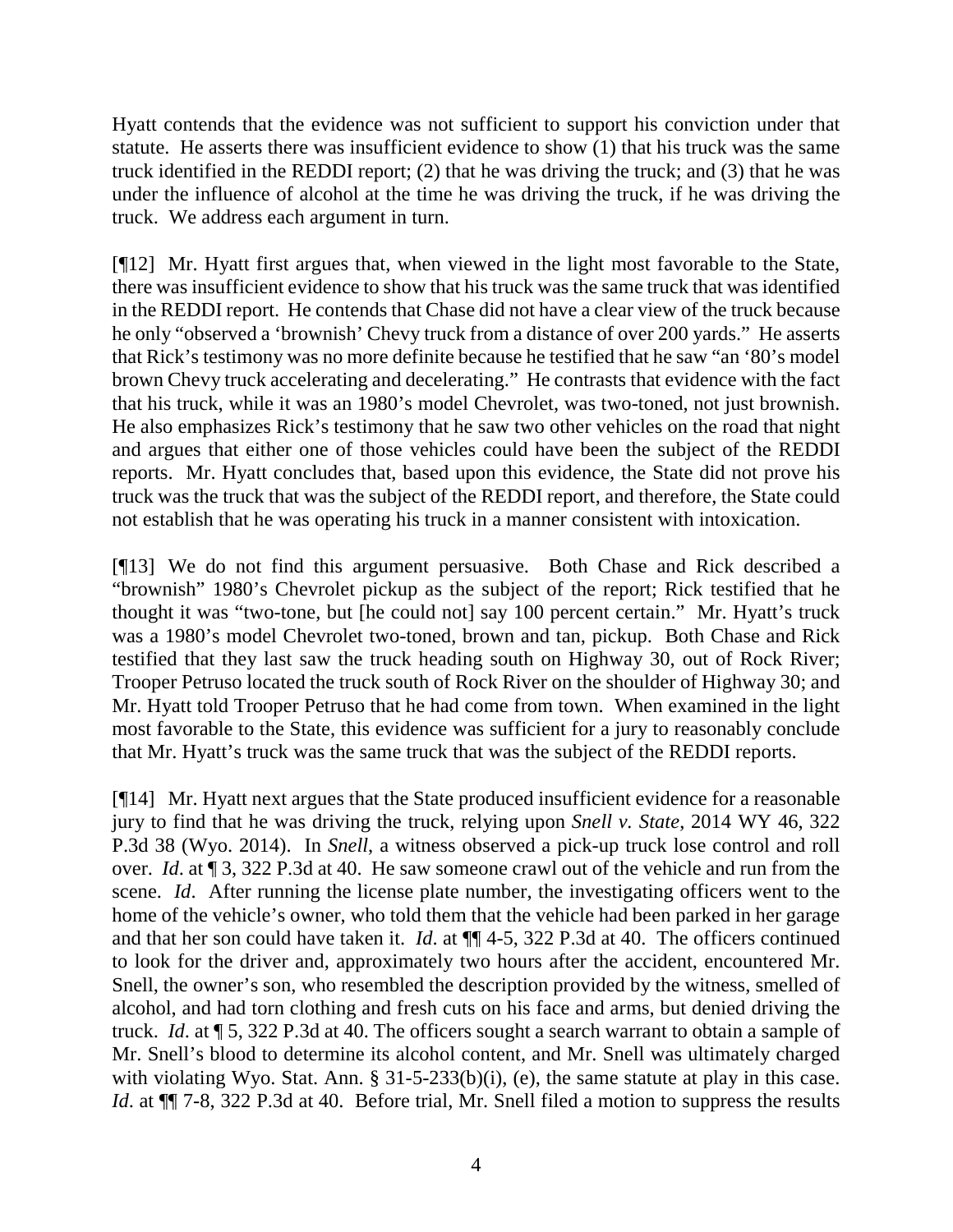of the blood alcohol test, asserting that the search warrant was based upon conclusory statements contained in the officer's affidavit. The district court denied the motion and, after he was convicted, Mr. Snell appealed that decision. *Id*. at ¶¶ 8-9, 322 P.3d at 40-41. The affidavit in question stated that Mr. Snell was the driver of the vehicle, but never informed the judge granting the warrant how the officer knew that Mr. Snell was the driver of the vehicle. *Id*. at ¶ 15, 322 P.3d at 43. Holding that the affidavit was insufficient to establish probable cause for a search warrant, we reversed. *Id*. at ¶¶ 15-22, 322 P.3d at 43- 46.

[¶15] Mr. Hyatt asserts that the facts in his case are "considerably weaker" than the facts in *Snell* because neither the REDDI reports nor the witnesses could provide a description of the driver of the truck, and that, therefore, a rational jury could not conclude that he was driving the vehicle on the night in question. Mr. Hyatt, however, overlooks the significant difference in procedural posture and standard of review between the two cases. Our review of the sufficiency of an affidavit to establish probable cause is de novo. *Id*. at ¶ 10, 322 P.3d at 41. Thus, in *Snell*, we reviewed the affidavit to determine whether there was "sufficient information within its four corners for a judicial officer to make an independent judgment that there is probable cause to issue the warrant . . . ." *Id*. at ¶ 13, 322 P.3d at 41. We concluded that the facts contained in the form affidavit were insufficient to establish a nexus between the crime and Mr. Snell because it "repeatedly assert[ed] that [Mr. Snell] was the driver of the vehicle but omit [ted] any explanation as to how [the officer] or a judicial officer could reach that conclusion." *Id*. at ¶ 17, 322 P.3d at 44. However, we acknowledged that the sequence of facts laid out in the post-arrest affidavit led to the "reasonable conclusion that [Mr. Snell] was driving," and recognized that the record reflected additional facts that would have supported a finding of probable cause, had they been contained in the affidavit. *Id*. at ¶¶ 19 & 22, 322 P.3d at 45, 46.

[¶16] In contrast, our standard of review in this case requires us to "accept as true the State's evidence and disregard any conflicting evidence presented by" Mr. Hyatt to determine whether there was sufficient evidence for a reasonable jury to conclude that Mr. Hyatt was the driver. *Barrowes v. State*, 2017 WY 23, ¶ 19, 390 P.3d 1126, 1129 (Wyo. 2017). Mr. Hyatt argues that there was no evidence he was the driver of the truck that was the subject of the REDDI reports. "Identification does not have to be proven by a witness positively identifying the accused in court; circumstantial evidence from which identity can be inferred is sufficient." *Craft v. State*, 2013 WY 41, ¶ 16, 298 P.3d 825, 830 (Wyo. 2013) (citing *Coleman v. State*, 741 P.2d 99, 107 (Wyo. 1987); *Campbell v. State*, 589 P.2d 358, 368 (Wyo. 1979)). The evidence shows that Mr. Hyatt was found on the passenger side of the bench seat in the truck, parked on Highway 30, just south of Rock River. The record also contains evidence that Mr. Hyatt made statements consistent with driving the vehicle. For example, he told Trooper Petruso that "he pulled over because he ran out of gas," and when Trooper Petruso asked him how he got there, he replied, "I pulled over." A rational jury could find, based upon this evidence, that Mr. Hyatt was the driver of the vehicle.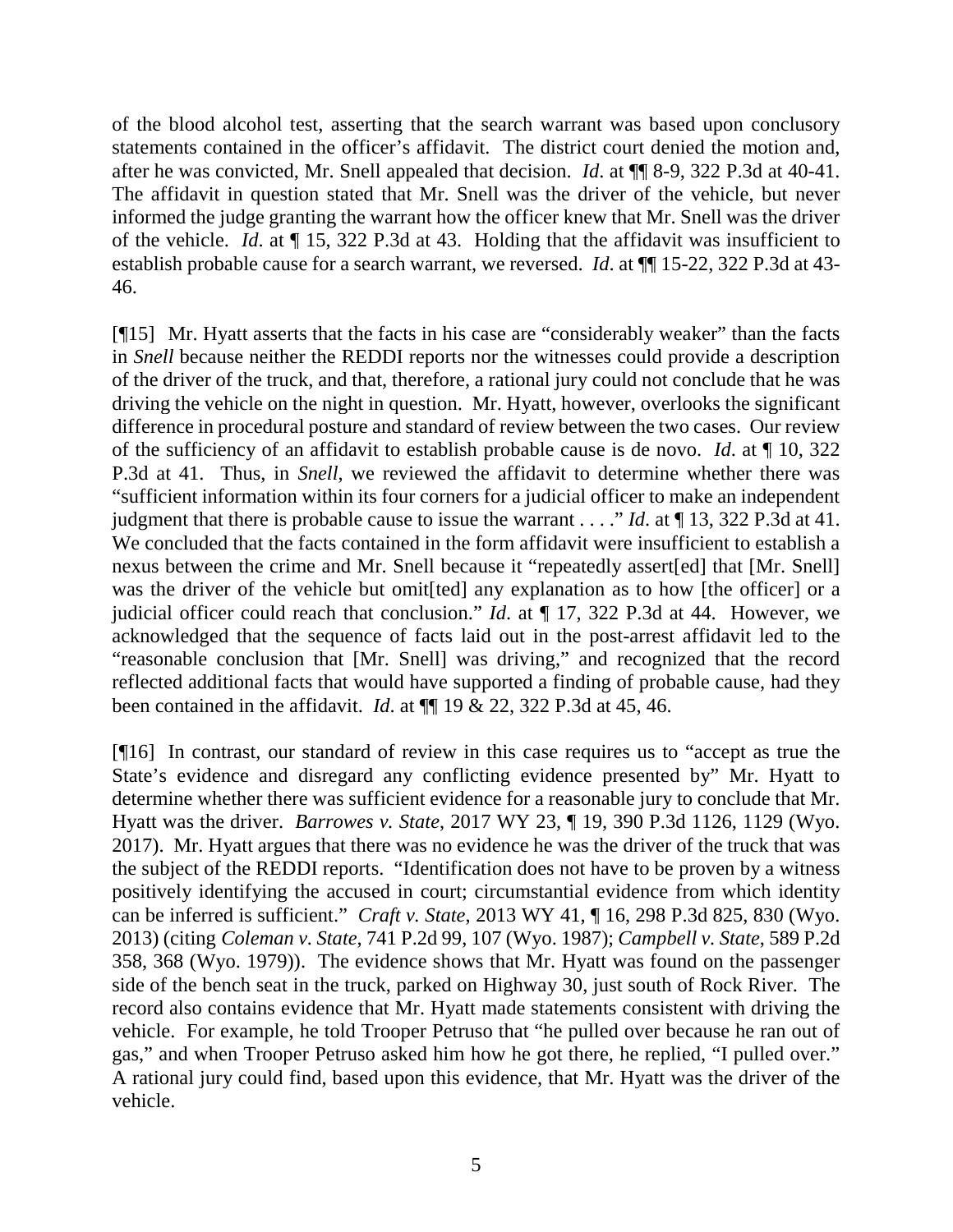[¶17] Even if our standard of review permitted consideration of Mr. Hyatt's statements indicating that his friend was driving, it would be unavailing. It was within the jury's purview to discount or even disregard that testimony. It "is the jury's responsibility to resolve conflicts in the testimony, weigh the evidence, and draw reasonable inferences from the facts." *Conine v. State*, 2008 WY 146, ¶ 5, 197 P.3d 156, 159 (Wyo. 2008); *see also Widdison v. State*, 2018 WY 18, ¶ 21, 410 P.3d 1205, 1213 (Wyo. 2018). Mr. Hyatt never gave officers his friend's name or phone number, could not tell them which direction he went, nor did he provide any other details. Additionally, an officer sent to check out that story located no one. Finally, Trooper Petruso observed loose wiring consistent with an alternative method for starting the truck, which could explain why no key was located. Accordingly, the jury could have reasonably concluded that Mr. Hyatt was the driver of the vehicle.

[¶18] Mr. Hyatt's final argument is that the State presented insufficient evidence to establish that he was under the influence of alcohol at the time he was driving the truck. Mr. Hyatt contends that the State presented no evidence that would indicate that he was over the 0.08% intoxication level prior to the time the truck was parked on the side of Highway 30. He claims that "[a]t best, the State proved that [he] was under the influence of alcohol (0.08% blood alcohol concentration or higher) when Trooper Petruso encountered him – more than thirty (30) minutes after the REDDI report was called in," and argues that the only rational conclusion was that he became intoxicated at some point in time prior to Trooper Petruso's initial contact with him, but was not necessarily intoxicated while driving the truck.

[¶19] The evidence presented at trial reveals: Trooper Petruso located Mr. Hyatt at 10:52 p.m., 33 minutes after receiving the REDDI report and conducted Mr. Hyatt's breath test 1 hour and 42 minutes after that. Moss Kent, the forensic toxicologist called by the State, calculated that the amount of alcohol processed by Mr. Hyatt's system between the time Trooper Petruso found Mr. Hyatt and his breath test could have ranged between .017 (the amount a novice drinker would process) and .0476 (the amount a heavy drinker would process). That would mean Mr. Hyatt's blood alcohol content at the time Trooper Petruso encountered him at 10:52 p.m. was between 0.127 and 0.1576. Mr. Kent testified that at the time of the REDDI reports, Mr. Hyatt's blood alcohol content would have been between 0.1325 and 0.1437, if he did not consume any alcohol between that time and the time Trooper Petruso found him. Mr. Kent also explained that it takes time for alcohol to be absorbed into the bloodstream and that it "usually takes 45 minutes, thereabouts, maybe an hour for somebody to . . . absorb their last drink." Both Trooper Petruso and Corporal Houston, a second officer responding to the REDDI report, testified that when they encountered Mr. Hyatt, he showed signs of intoxication, including slurred speech, bloodshot eyes, emotional behavior, and the smell of alcohol. When evaluated in the light most favorable to the State, the jury could have reasonably inferred that this evidence established Mr. Hyatt drank before he ran out of gas and pulled to the side of the road and